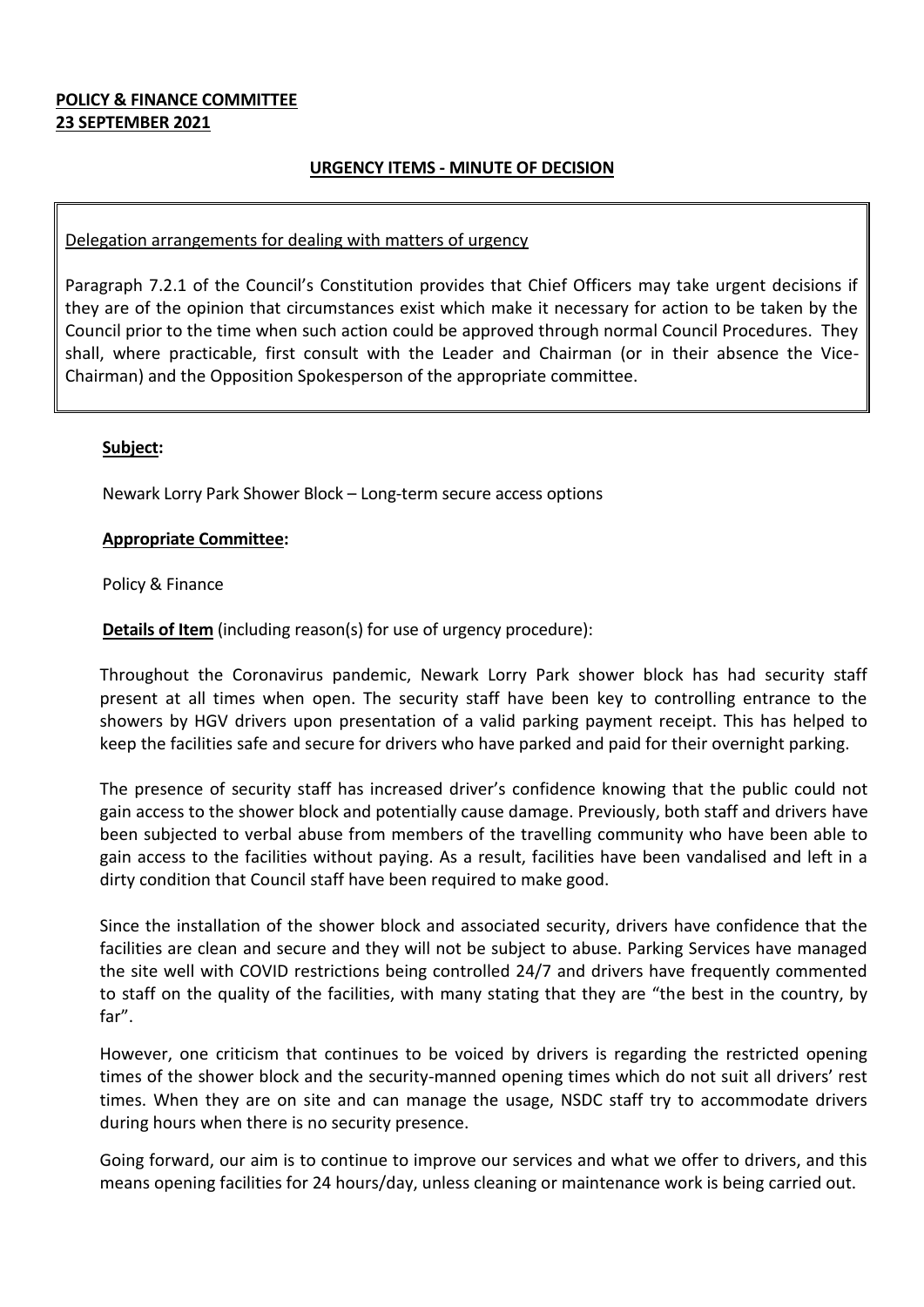In October 2020, an initial report was reviewed by SLT Gold to secure security for the shower block and it was hoped that the security staffing would only be an interim solution as at this time, SNAP Parking was developing a new bespoke turnstile access system. This option would need to be bespoke to the site and the SNAP Parking payment kiosk.

Since the COVID pandemic and the uncertainty that remains, the Lorry Park has been left with no alternative but to continue with additional on-site security at a cost of £882/week.

Until early 2021, the additional costs were supported through non-recurrent COVID funding. Since February 2021, the additional costs have been supported by the Business Unit from the Parking Services – Lorry Park Contractual Services. However, moving forward the Lorry Park does not have the funds to continue this arrangement within the current budget.

The Lorry Park is performing extremely well and income generation is exceeding budgetary expectations. In 2020-21, despite three lockdowns we maintained our income levels and generated a surplus of 30K against budget. In 2021-22, income has again increased, drivers feel more secure in their surroundings' and forecast outturn is predicted to exceed the budgeted £500,000 nett income for the first time.

SNAP Parking have now supplied costs for installing the facilities access turnstile. The full-height turnstiles will work in tandem with the current ANPR payment barrier system currently in place at the Lorry Park with drivers paying for their parking at the payment kiosk. Upon payment they will receive a receipt for their transaction with a QR code printed on the receipt. The QR code can then be scanned at the turnstile and access is permitted. SNAP Parking have quoted for the costs for installation of the facilities access turnstile.

This now gives NSDC an option to improve the facility opening times. This would further enhance our on-site offer for our HGV drivers, improve visitor numbers and when compared with the current security arrangements will result in an annual saving to the Authority. In addition, the "access turnstile" has the flexibility to be re-used or re-purposed if the lorry park were to be relocated.

### **Proposal**

| <b>WATCH - IT SECURITY WORKING HOURS FOR SHOWER BLOCK ACCESS CONTROL</b> |                 |                        |                     |                     |                                         |  |
|--------------------------------------------------------------------------|-----------------|------------------------|---------------------|---------------------|-----------------------------------------|--|
| Day                                                                      | <b>Morning</b>  | <b>Hours</b><br>Worked | Afternoon / Evening | <b>Hours Worked</b> | Night shift on site<br>for HGV Security |  |
| Monday                                                                   | $07:00 - 09:00$ | $\overline{2}$         | $17:00 - 23:00$     | 6                   | $23:00 - 07:00$                         |  |
| Tuesday                                                                  | $07:00 - 09:00$ | $\overline{2}$         | $17:00 - 23:00$     | 6                   | $23:00 - 07:00$                         |  |
| Wednesday                                                                | $07:00 - 09:00$ | $\overline{2}$         | $17:00 - 23:00$     | 6                   | $23:00 - 07:00$                         |  |
| Thursday                                                                 | $07:00 - 09:00$ | $\overline{2}$         | $17:00 - 23:00$     | 6                   | $23:00 - 07:00$                         |  |
| Friday                                                                   | $07:00 - 09:00$ | $\overline{2}$         | $17:00 - 23:00$     | 6                   | $23:00 - 07:00$                         |  |
| Saturday                                                                 | $07:00 - 09:00$ | $\overline{2}$         | $17:00 - 23:00$     | 6                   | $23:00 - 07:00$                         |  |
| Sunday                                                                   | $07:00 - 09:00$ | $\overline{2}$         | $17:00 - 23:00$     | $6\overline{6}$     | $23:00 - 07:00$                         |  |
|                                                                          | Costs not       |                        |                     |                     |                                         |  |
|                                                                          | associated with |                        |                     |                     |                                         |  |
| Total additional weekly costs @ £15.75 hr<br>£882                        |                 |                        |                     |                     | COVID <sub>19</sub>                     |  |

### **Option A: Continue with the arrangements currently in place with Watch-It Security**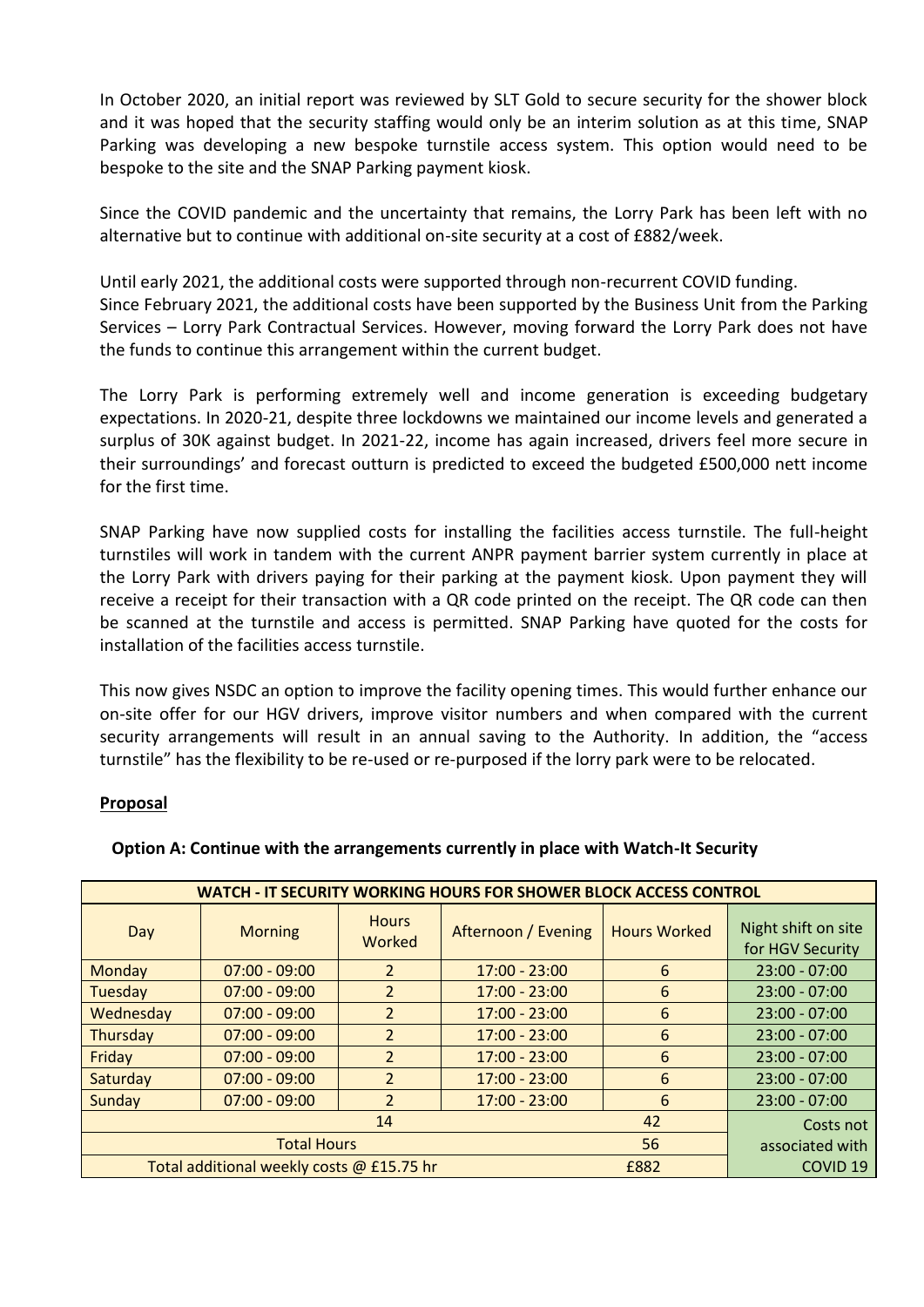At all times the security officer and the NSDC staff member have contact with the CCTV team who are monitoring the site 24 /7.

The numbers of HGVs parking at the weekends is considerably reduced to around 50 and we currently do not have staff working on site. At the weekends, Crystal Cleaning Services keep the Lorry Park COVID safe as part of the current SSOW.

There is a lot of activity on site from the travelling community on Tolney Lane using the facilities at weekends, so we would require security for the times when we open the shower facilities for the drivers on site.

| <b>Total additional weekly cost</b> | £882    |
|-------------------------------------|---------|
| <b>Annual Cost</b>                  | £45,864 |

# **Option B: Continue with the arrangements currently in place with Watch-It Security and increase opening hours**

For the Authority to continue with the existing arrangements but to increase the opening hours by 3 hours/day the annual cost would exceed £63K and this option would still not be enough to suit all drivers rest times.

## **Annual Cost £63,236**

# **Option C: NSDC invest in the latest "Access Control Turnstile System"**

For the Authority to instruct SNAP parking to install the turnstile access system to Newark Lorry Park shower block saving the authority £13,720 within 12 months of installation and over £40,000 the following 12 months.

### **Total Capital expenditure £32,144 as quoted below:**

| <b>Description</b>                                                                                                                                  | <b>Unit Price</b>              | <b>Total</b> |
|-----------------------------------------------------------------------------------------------------------------------------------------------------|--------------------------------|--------------|
| Supply and installation of 1no. Turnstile                                                                                                           | £6875                          | £6,875       |
| Supply and installation of V Mesh Fencing                                                                                                           | £1500                          | £1,500       |
| Supply and installation of people counting system<br>through Turnstile                                                                              | £1225                          | £1,225       |
| Supply and installation of Barcode reader and exit<br>button for Turnstile control                                                                  | £1175                          | £1,175       |
| Supply, installation and configuration of 1no. GSM<br>intercom                                                                                      | £1225                          | £1,225       |
| Software development, hosting and licensing                                                                                                         | £10,500                        | £10,500      |
| 10 days Project Management                                                                                                                          | £500                           | £5,000       |
| System commissioning                                                                                                                                | £1,200                         | £1,200       |
| Pre - Installation works - Concrete foundation pad,<br>electrical supply to turnstile / GSM emergency<br>intercom and Fire Alarm emergency intercom | <b>Estimate Additional 12%</b> | £3,444       |
|                                                                                                                                                     | <b>Total (excl VAT)</b>        | £32,144      |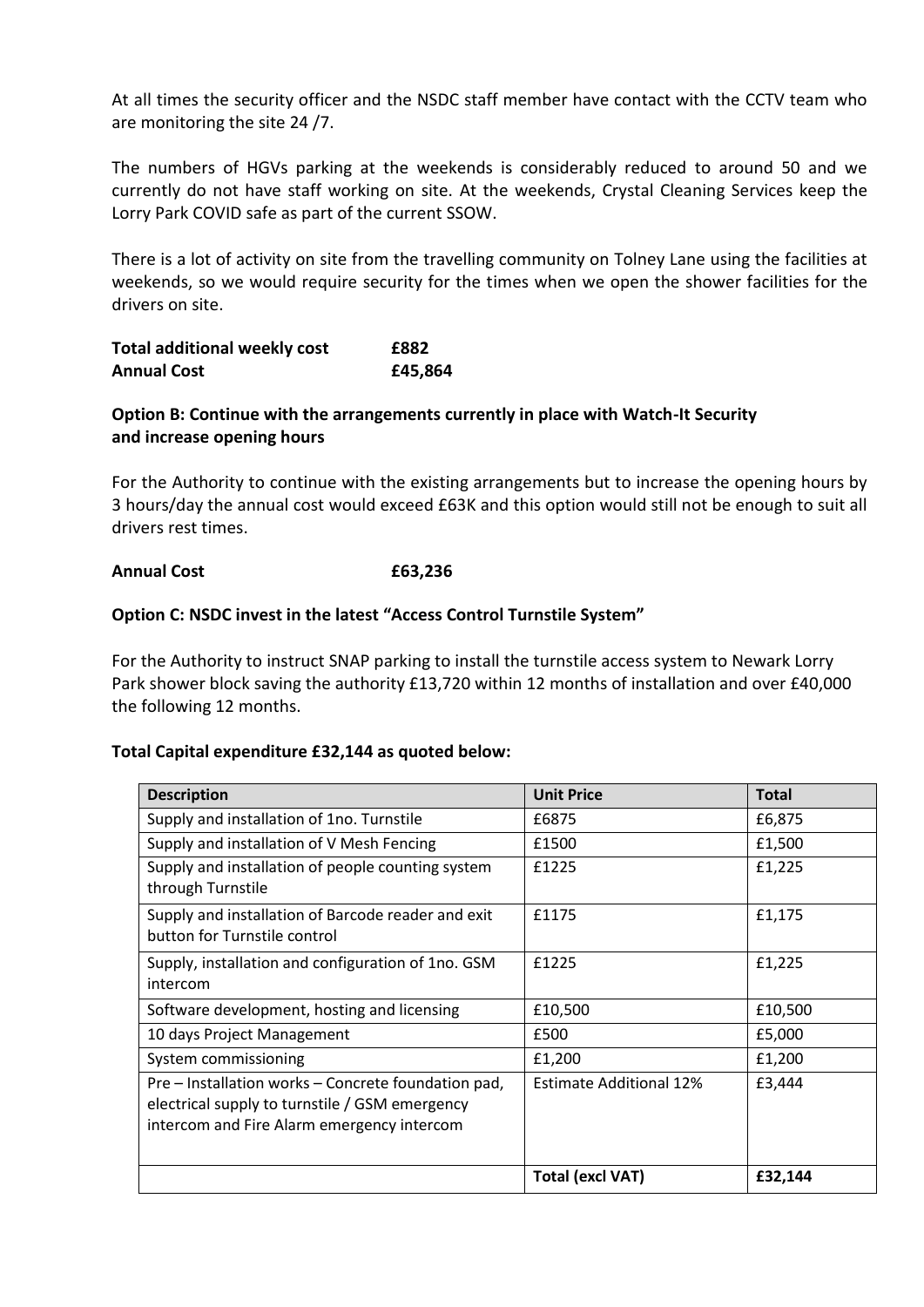The full-height turnstiles will work with the current ANPR payment barrier system in place at the Lorry Park. Drivers will pay for their parking at the payment kiosk and receive a receipt for their transaction with a QR code. The QR code is scanned at the turnstile and access is permitted.

There will be many factors built in to the software to include a multitude of drivers parking options, i.e. multiple day parking on one parking receipt to include multi day shower block entry.

In the event of an emergency, the turnstiles will be linked to the building fire alarm whereupon they will automatically release.

| Capital cost                     | £32,144 |
|----------------------------------|---------|
| <b>Annual Cost (maintenance)</b> | £3,500  |

Installation of a turnstile will enable Parking Services to enhance current facilities. It will improve the current income position for NSDC as drivers will be permitted to use the shower block at any time during the day and so will increase our parking numbers.

Rental income will also increase with the increased footfall as the fuel bunker and café will be used by more customers parking in the daytime. This will in turn increase the income for NSDC as our profit share from both initiatives will increase.

The Lorry Park will further enhance its reputation as one of the best Lorry Park facilities in the country, providing valuable income for the authority.

## **Timeline Concerns**

If the shower facilities were to remain closed for long periods of the day as we continue the COVID 19 recovery, drivers will start to seek alternative parking arrangements, e.g. other lorry parks, highway laybys or sites around Newark. This has the potential to cause problems on Newark Industrial Estate and traffic-related issues.

Consequently, it will have a detrimental effect on the Authority's income generating capabilities, on-site partner's income and ultimately, the popularity of Newark Lorry Park.

### **Financial Implications (FIN21-22/7248)**

The report outlines three options to address the security risk being faced currently at the Lorry Park Shower Block. At the time of setting the budget for 2021-22, the Lorry Park did not have a shower block so additional security was not required, and is therefore currently unbudgeted expenditure. This currently amounts to circa £45.9k. The current forecast budget monitoring position to the end of March 2022, takes this into account and due to forecasted additional income over budget, this additional cost can be mitigated within the revenue budget (forecast favourable variance after the additional costs of £48k). Should options B or C be chosen from the options below, this will vary the £48k favourable variance in the current year by the part year effect of the difference.

### **OPTION A**

Option A proposes to continue with the arrangements currently in place with Watch-It security, being on-site patrols early morning and early evening when footfall and use of the Shower Block is at its greatest. The current contract for additional security is £45.9k pa, as outlined at paragraph 5.1 this is unbudgeted and should this option be chosen, an **additional £45.9k** would need to be added to the 2022/23 base budget (adjusted for inflation).